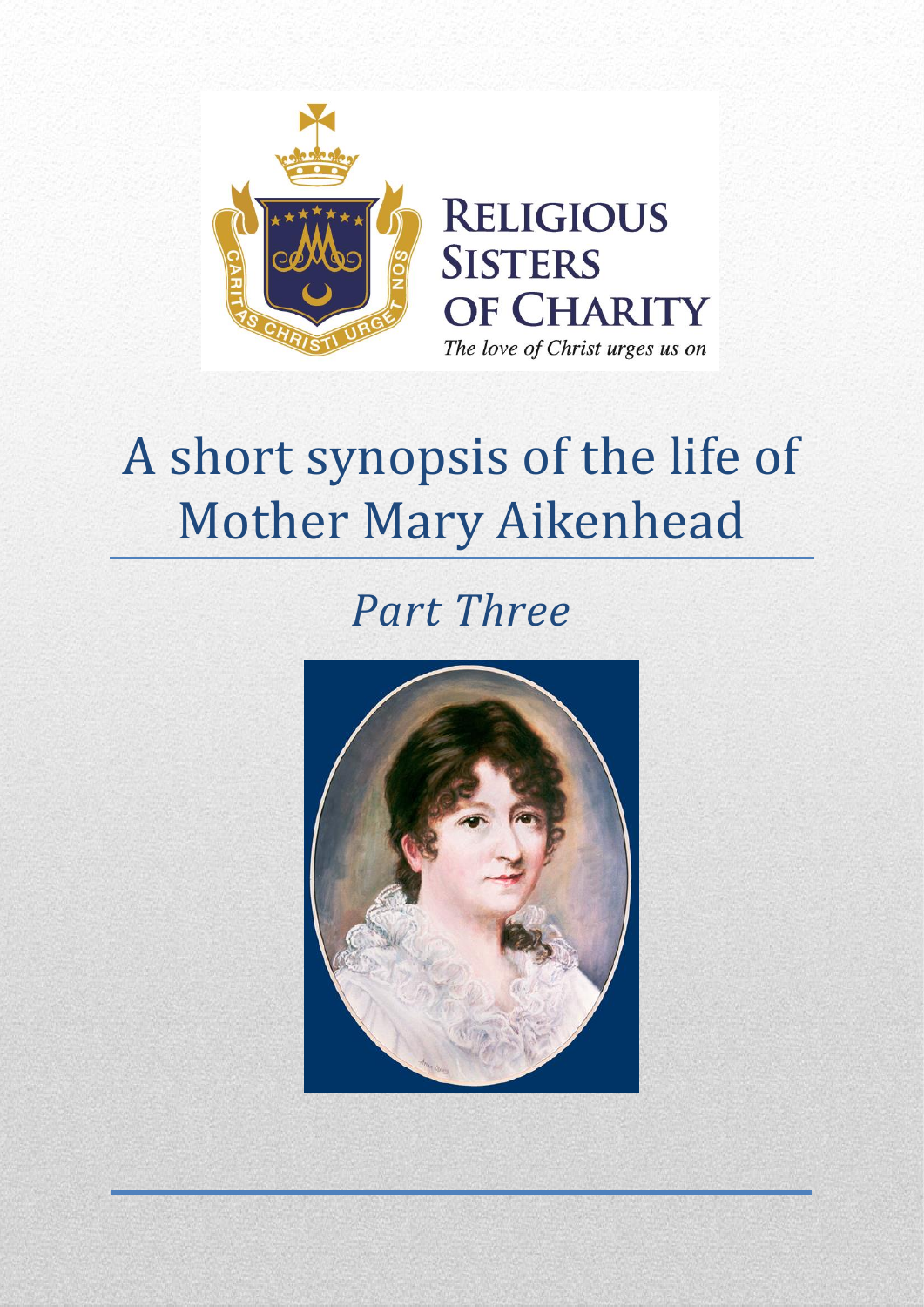# **Mary is permanently invalided**

There was to be no full recovery for Mary. At the age of forty-four, she, who had been so active in the work of the Lord, was permanently invalided. From now on and for twenty-seven years, she was to guide and govern her congregation from a sickbed, mainly by her pen. The brief of Gregory XVI dated 30 August 1833 giving final approval to the constitutions of the Sisters of Charity must have been a welcome relief to the suffering invalid.



# **Mary challenges the "Commission on Poverty"**

Mary Aikenhead was never lacking in courage but especially when she saw the poor being unjustly treated. She gave evidence to a Royal Commission on Poverty established in Dublin in 1833. She described the scale and depth of the destitution she and her colleagues had encountered for years. I quote a few sentences: "Many in the prime of life are reduced to debility from want of food, without sufficient clothes to cover them…We found many in the agonies of death without the means of procuring even a drink and many perished without medical aid…The lanes and streets are filled with filth…there are no sewers…the poor must buy even the water they drink; it is of the worst description and tends to promote disease, as much by its scarcity as by its poor quality."

# **Elizabeth Bodenham arrives**

The cross under different guises was never far from Mother Mary Aikenhead's door. Elizabeth Bodenham (1787-1859) was a member of an English Catholic aristocratic family who could name among her relatives a Cardinal, a Bishop and two Jesuit priests. She herself had been educated in France, was accomplished in Bible studies and Church history and was the author of a number of pious books. Mary, although somewhat unsure of her suitability, decided to give Elizabeth a chance and admitted her to the novitiate. In 1830 she was professed taking the name, Sr. Mary Ignatius. It was shortly after this that Mary's own health began to deteriorate and she appointed Sr. Ignatius to give catechetical instruction to the novices.

# **Three Sisters sent for training to Paris hospital**

Mary Aikenhead had set her heart on establishing a great hospital in which the sick-poor should receive all the aid the doctor's skill could provide and all the comforts that the Sisters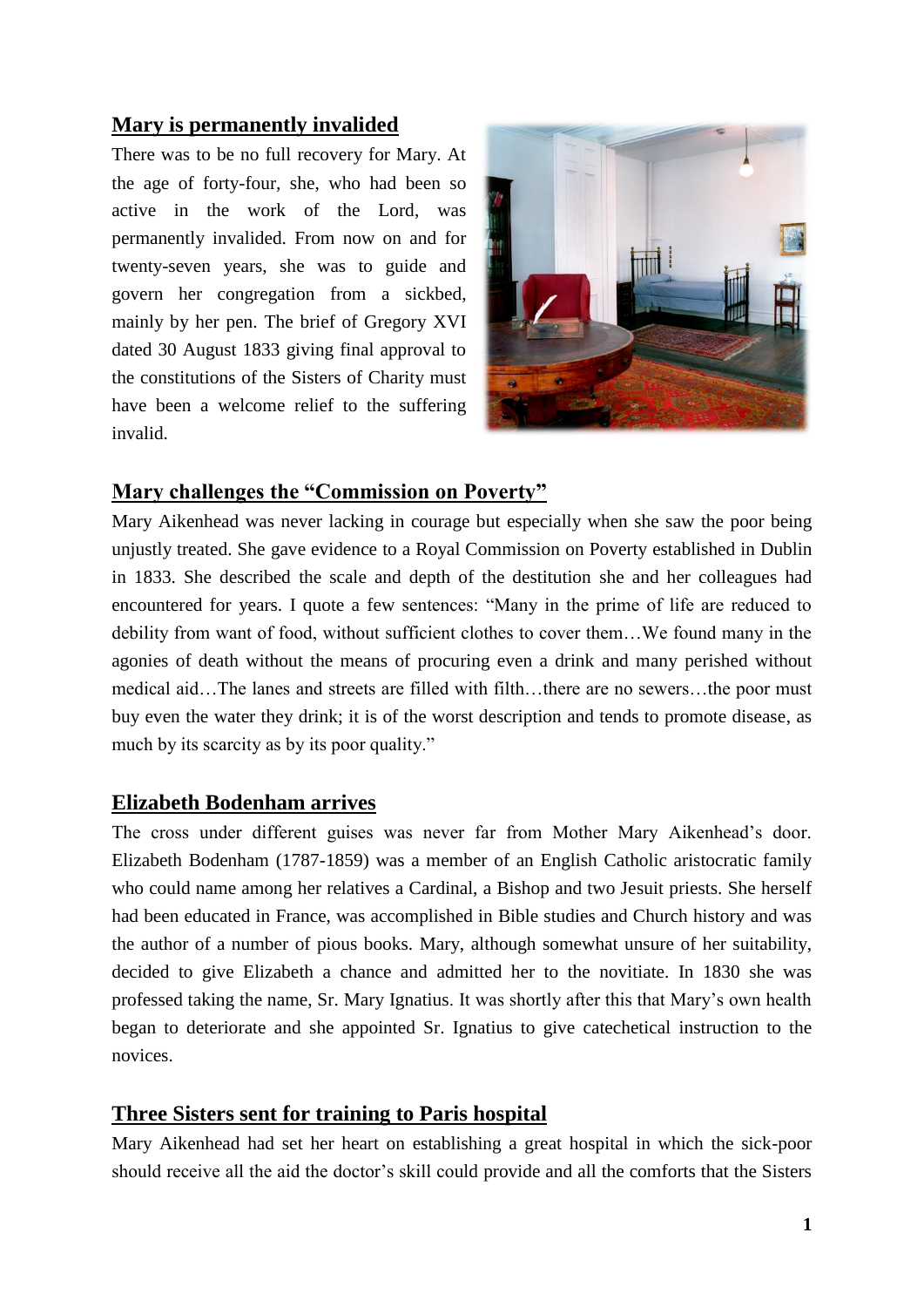of Charity could provide. In 1833 she sent three Sisters, including Sr. Ignatius Bodenham to the Hospice de la Pitie in Paris to be trained in nursing and hospital management. They arrived back in Dublin on the feast of St. Aloysius, 21 June, 1834. Sr. Bodenham referred to the St. Vincent's Hospital project as, "a little pious hallucination of Rev. Mother's" and she felt that it never would – or should get off the ground. She tried to persuade some of the Sisters on her return to Ireland that hospital work was a species of labour unfitted to refined and educated women. As it happened, the hospital in St. Stephen's Green was not ready for occupancy when the three Sisters returned and Sr. Bodenham was assigned once again to helping out in the novitiate.

#### **Sr. Ignatius Bodenham appointed Mistress of Novices**

With her increasing involvement in the preparations for the opening of St. Vincent's Hospital and with her own precarious health, Mary realised that a new Mistress of Novices was required. In her dilemma she turned to Sr. Ignatius who was already familiar with the workings of the novitiate. She had a personal charm and a facility in discoursing on spiritual matters and, besides, the novices liked her. So, Sister Ignatius Bodenham succeeded Mary Aikenhead in the novitiate and Mary Aikenhead continued with her preparations for the opening of the new hospital.

#### **Preparations for the new hospital progressing**

Having purchased some linen, Mary "began to cut out and arrange the various articles that would be required. She thought herself grandly provided when she could count thirty pairs of sheets and an equal number of bolster and pillow slips as the beginning of the future wardrobe. The bolster and pillow slips she made with her own hands as she reclined on her bed in Sandymount."

#### **Trouble in the Novitiate**

It wasn't until a year later and a month after St. Vincent's Hospital opened in 1834 that Mary sensed all was not well in the novitiate in Stanhope St. Three postulants were to receive the religious habit in May 1835 but the ceremony was being arranged on a lavish scale, quite foreign to Mary Aikenhead's thinking. Mary cancelled the programme. Under Sr. Ignatius, the novices were led to believe that in working for the poor they were wasting the talents God had given them. She had even urged that they press for an election of a new Superior-General. She was removed from the charge of the novices.

#### **Elizabeth Bodenham dismissed**

Not long afterwards it emerged that Sr. Ignatius had already made arrangements for a foundation in Hastings, England to which she would take the most gifted of the novices to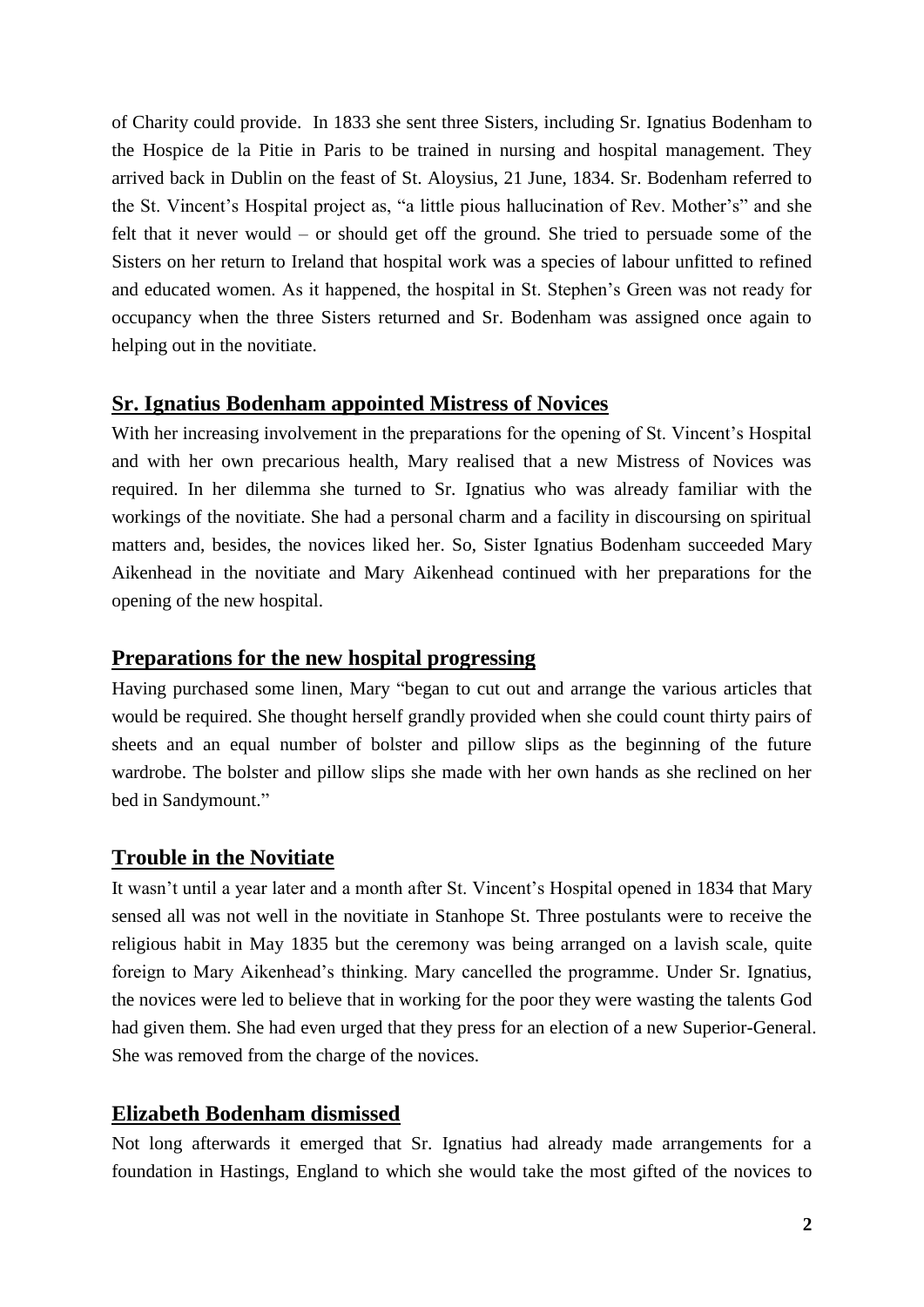open a school for the well-to-do. Mother Aikenhead lost no time in cancelling the arrangements for the new foundation. But thirteen of the twenty-two novices and two professed Sisters left Stanhope Street. Mary called a meeting of her Council and the decision that was arrived at was that Sr. Ignatius should be dismissed. In August 1837 Elizabeth Bodenham left for France.

#### **Mary Aikenhead's Letters**

During her Religious lifespan, Mary wrote many letters, mostly to Sisters of Charity. Some were serious, some spiritual, some playful as when she says, "We have a real treasure of a zealous, kind chaplain here who hears the great big men's confessions before and after breakfast; so he is worth a good egg." She had just received a basket of eggs from Cork. The "great basket" as Mary calls it appears to have done a



lot of sailing in the little steamer the Inisfail, up and down between the two convents. If Cork eggs were valued in Dublin, Dublin bacon appears to have been a great treat in Cork. The following is an excerpt from a letter Mary wrote on 3 January 1837 to Sr. M. de Chantal, when trying to raise funds for St. Vincent's Hospital: "I had to get out all my begging notes, 3,000 general ones, such as I send you to look at and 500 of neater paper folded in envelopes. The fruit of this begging amounts to £35. In order to have all delivered on Christmas Eve we had to employ 18 persons... and as I had to arrange all parcels of notes to be delivered by each person, I did not lie down to sleep the night before until 3 o'clock in the morning."

With the passage of the years, Mary was in constant pain and unable to raise her head and her fingers became increasingly arthritic. She sometimes wrote lying down. Sometimes at the cost of great pain she sat up and wrote on a little bed-table. Her arm had to be lifted for her on to a pillow and her quill pen put between her fingers. Over one thousand of her letters are in the possession of the Sisters of Charity.

#### **Australia calling**

In 1834 Dr. Polding, OSB, Archbishop of Sydney called on Mother Mary Aikenhead requesting her to send some Sisters to the female convicts in New South Wales, Australia. She promised to do her best for him before his next visit to Europe in a few years' time. True to her word, on the arrival in Ireland in 1837 of Dr. Polding's Vicar General, Dr. Ullathorne, OSB, Mary, in spite of her depleted numbers asked for volunteers. When the group of five were ready Mary, despite her physical disabilities accompanied them to Dun Laoghaire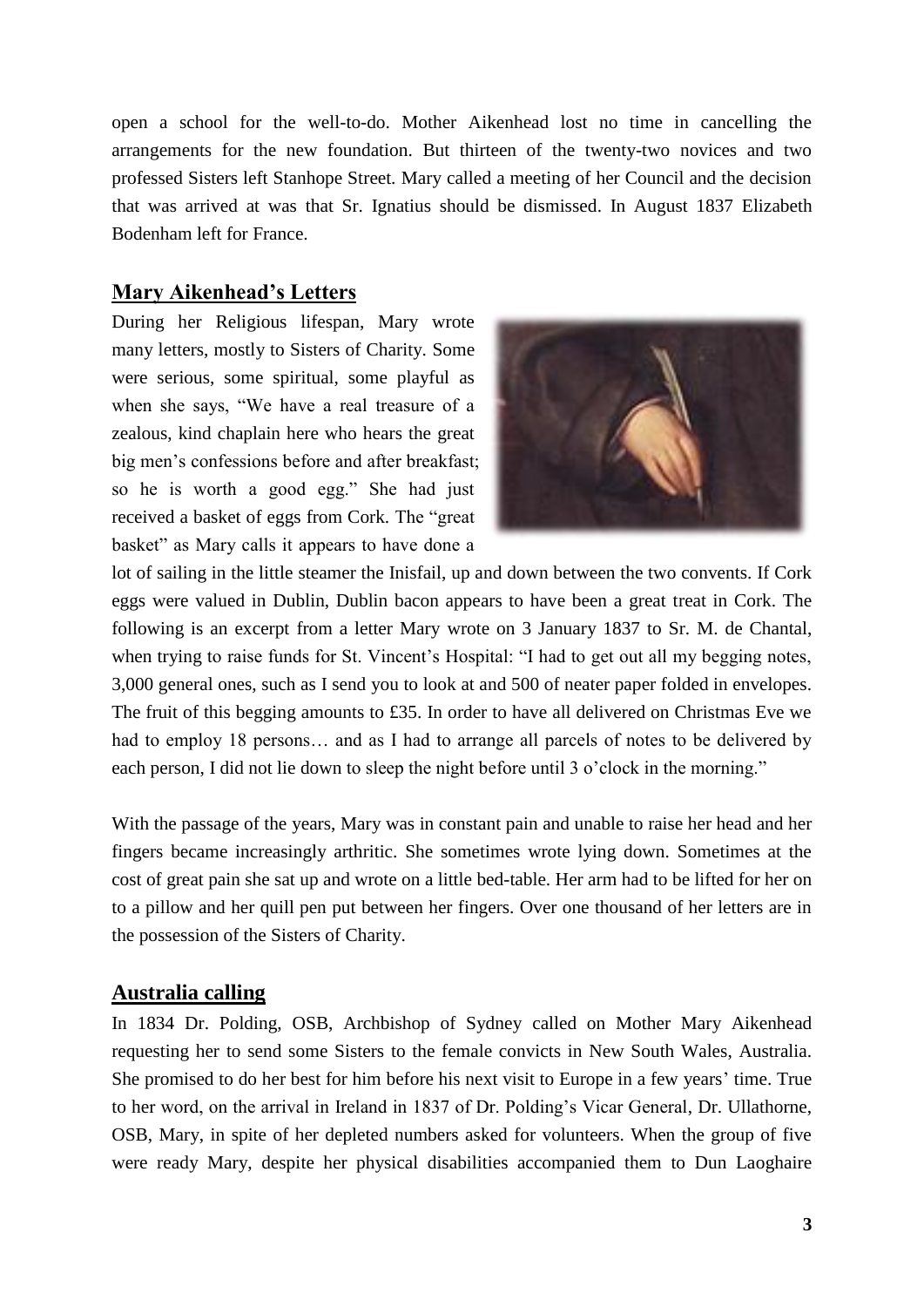harbour on 12 August, 1838 whence they set sail on the first stage of their voyage. Mary was heard to say, "I would gladly join the party if I were younger and in health".

On 18 August, Dr. Ullathorne's party consisting of four priests, three seminarians and five Sisters, John Cahill, Baptist de Lacy, de Sales O'Brien, Lawrence Cater and Xavier Williams set sail from Gravesend, England on board the sailing vessel, "Francis Spaight" arriving in Sydney on 31 December, 1838 four and a half months later. It was mid-summer in Australia. Nine years later in 1847 at the



request of Bishop Willson of Tasmania, three of those Sisters, John Cahill, de Sales O'Brien and Xavier Williams sailed in the "Louisa" towards Tasmania, arriving in Hobart at the end of six days.

# **Mary's health deteriorates**

In the early 1840s Mary's health deteriorated rapidly. In the winter of 1844 she suffered from frequent attacks of bronchitis. This, added to her other maladies, left her very weak. Change of air became absolutely necessary. A house in Harold's Cross came on the market and on 11 September 1845 Mary moved from St. Vincent's where she had lived for 11 years to Our Lady's Mount. She was 58 years of age and here she was to remain for the rest of her life.

#### **Bereavement for Mary**

During the 1850s Mary was to mourn the loss of some of those who had assisted her in the foundation of the Sisters of Charity. Archbishop Murray died in 1852; Miss Matilda Denis, the principal benefactor of North William Street convent died in 1854 and on Christmas Day of that same year, Mother Catherine Walsh, Mary's companion in York died. In June 1857, to quote Donal Blake, "Yet another strong link with the past was broken by the death of Fr. Robert St. Leger, SJ." Mary's spiritual director in Cork, Bishop Florence McCarthy, had died on 19 June 1810, having contracted a virulent fever while attending a victim. He was forty-nine years of age.

#### **Mary Aikenhead's last signature**

Mary's last official act was to accept from Fr. Daniel Jones SJ, the deeds of his home, Benada Abbey, Co. Sligo which he had inherited. The agreement was signed on 4 April, 1858, the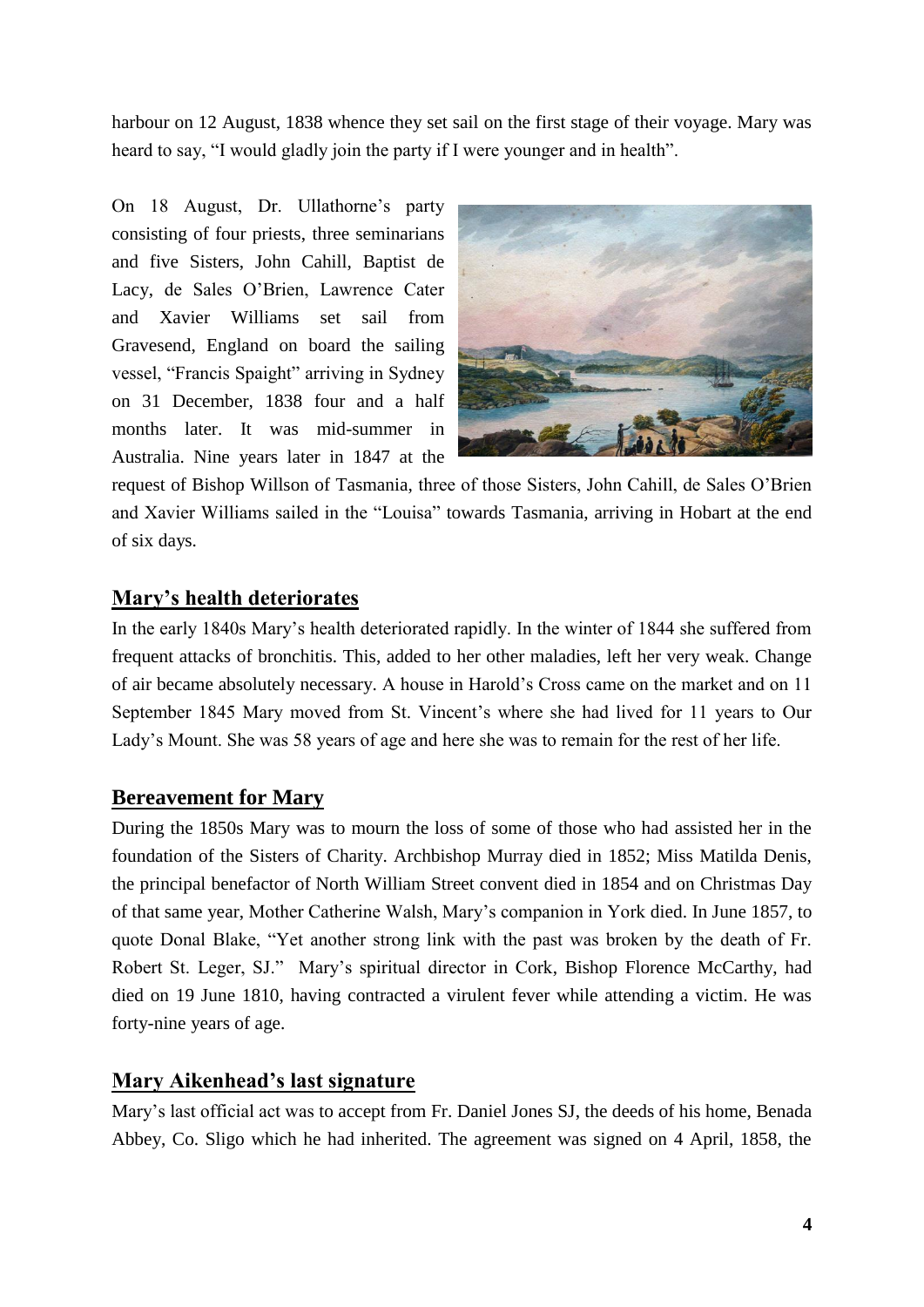last document to receive her signature. Mary had been responsible for fourteen foundations during her religious life.

# **Mary's last days**

In addition to her previous maladies symptoms of dropsy appeared in 1858. Her heart was affected and gradually the spinal muscles became too weak to support the head. She died at 3 o'clock, 22 July, 1858.

After the Requiem Mass in Donnybrook chapel, a deputation from a body of Dublin working men begged as a favour, that they might be allowed to carry her remains to their final resting-place in Donnybrook cemetery.



# **A Nation in mourning**

There were lengthy obituary notices in some of the national papers following the death of Mary Aikenhead. The following is an extract from the **Cork Examiner**, "We have to announce with deep regret the demise of this true Servant of God…The Sisters of Charity have lost a mother indeed whilst the poor have been deprived of a universal friend and the cause of charity of a zealous and successful advocate…even to the last moment of her sainted existence the noble minded Sister of Charity never forgot for an instant the objects of her pious mission on earth …the poor…whom she devotedly loved and cherished."

In **"The Tablet**" published in Dublin we read, "…rarely have those virtues (female piety, charity and zeal) been more happily united, than in the person of Mother Mary Augustine, or more edifyingly exemplified than they have been in her holy life and never-to-be-forgotten efforts in the cause of benevolence and piety."

The writer of an article in **"The Nation"** published in Dublin, having alluded to the heroism displayed on the battlefields of the Crimea goes on to speak of the heroism of "the lately deceased foundress."

"Let us, however, turn to heroism of a truer and purer type; let us bow the head and bend the knee by the bier of one who has been the victor in another and a holier field; whose glory and reward will endure when the conquests and the kingdoms and the empires of this world shall have passed away for ever."